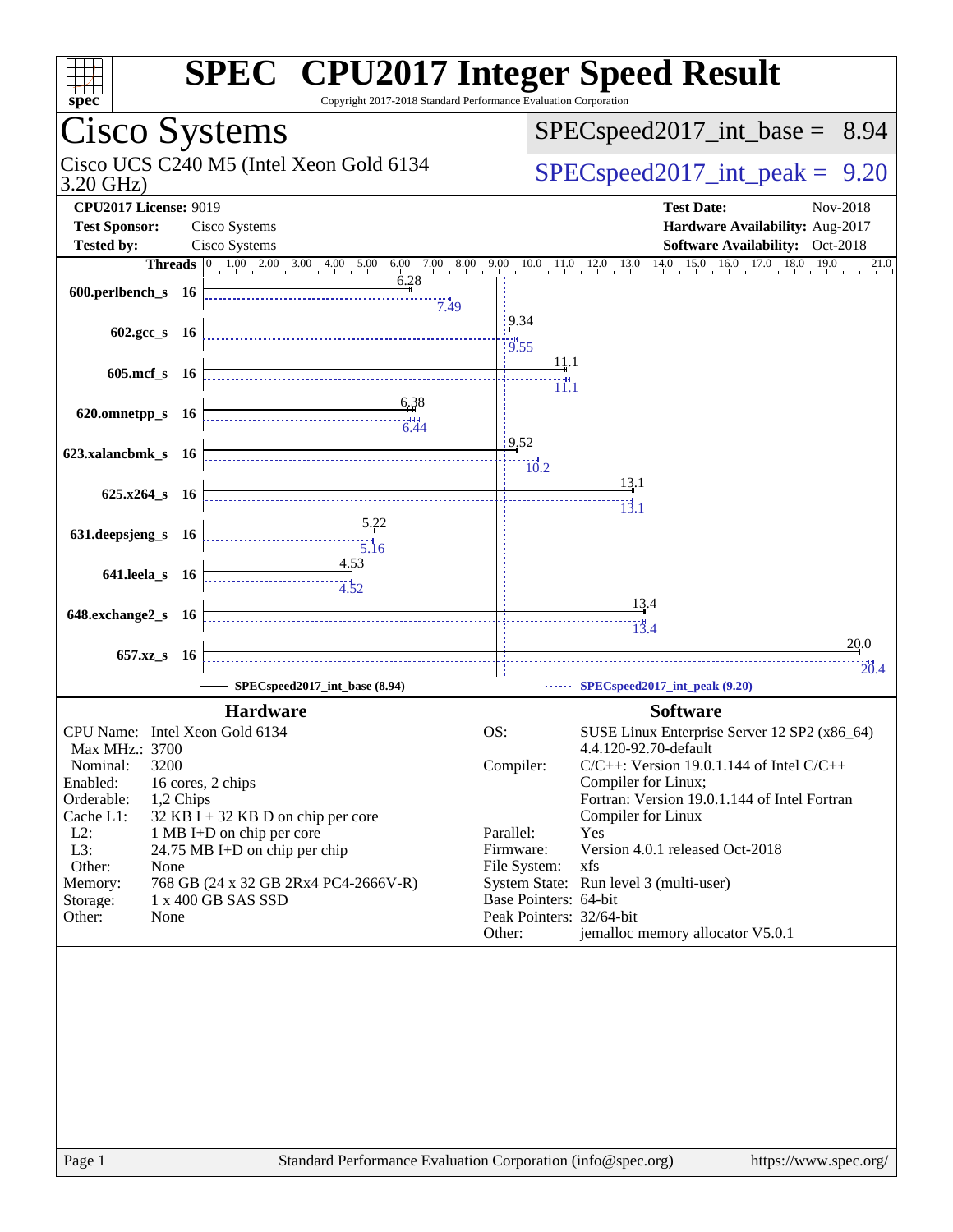

Copyright 2017-2018 Standard Performance Evaluation Corporation

### Cisco Systems

Cisco UCS C240 M5 (Intel Xeon Gold 6134  $\vert$  [SPECspeed2017\\_int\\_peak =](http://www.spec.org/auto/cpu2017/Docs/result-fields.html#SPECspeed2017intpeak) 9.20

 $SPECspeed2017\_int\_base = 8.94$ 

3.20 GHz)

**[Test Sponsor:](http://www.spec.org/auto/cpu2017/Docs/result-fields.html#TestSponsor)** Cisco Systems **[Hardware Availability:](http://www.spec.org/auto/cpu2017/Docs/result-fields.html#HardwareAvailability)** Aug-2017 **[Tested by:](http://www.spec.org/auto/cpu2017/Docs/result-fields.html#Testedby)** Cisco Systems **Cisco Systems [Software Availability:](http://www.spec.org/auto/cpu2017/Docs/result-fields.html#SoftwareAvailability)** Oct-2018

**[CPU2017 License:](http://www.spec.org/auto/cpu2017/Docs/result-fields.html#CPU2017License)** 9019 **[Test Date:](http://www.spec.org/auto/cpu2017/Docs/result-fields.html#TestDate)** Nov-2018

**[Results Table](http://www.spec.org/auto/cpu2017/Docs/result-fields.html#ResultsTable)**

|                                    | <b>Base</b>    |                |       |                |       |                |       |                | <b>Peak</b>    |              |                |              |                |              |  |
|------------------------------------|----------------|----------------|-------|----------------|-------|----------------|-------|----------------|----------------|--------------|----------------|--------------|----------------|--------------|--|
| <b>Benchmark</b>                   | <b>Threads</b> | <b>Seconds</b> | Ratio | <b>Seconds</b> | Ratio | <b>Seconds</b> | Ratio | <b>Threads</b> | <b>Seconds</b> | <b>Ratio</b> | <b>Seconds</b> | <b>Ratio</b> | <b>Seconds</b> | <b>Ratio</b> |  |
| $600.$ perlbench s                 | 16             | 283            | 6.28  | 281            | 6.32  | 283            | 6.27  | 16             | 236            | 7.52         | 237            | 7.48         | 237            | 7.49         |  |
| $602.\text{sec}\_\text{s}$         | 16             | 426            | 9.34  | 422            | 9.43  | 428            | 9.31  | 16             | 420            | 9.48         | 417            | 9.55         | 415            | 9.59         |  |
| $605$ .mcf s                       | 16             | 429            | 11.0  | 427            | 11.1  | 427            | 11.1  | 16             | 428            | 11.0         | 423            | 11.2         | 427            | 11.1         |  |
| 620.omnetpp_s                      | 16             | 262            | 6.23  | 256            | 6.38  | 253            | 6.45  | 16             | 253            | 6.44         | 248            | 6.58         | 259            | 6.31         |  |
| 623.xalancbmk s                    | 16             | 148            | 9.55  | 149            | 9.52  | 150            | 9.42  | 16             | 139            | 10.2         | 139            | 10.2         | 139            | 10.2         |  |
| $625.x264$ s                       | 16             | 135            | 13.1  | 135            | 13.1  | 135            | 13.1  | 16             | 135            | 13.1         | 135            | 13.1         | 135            | 13.1         |  |
| 631.deepsjeng_s                    | 16             | 275            | 5.21  | 274            | 5.22  | 275            | 5.22  | 16             | 278            | 5.16         | 278            | 5.16         | 277            | 5.17         |  |
| 641.leela s                        | 16             | 377            | 4.53  | 377            | 4.53  | 377            | 4.53  | 16             | 378            | 4.52         | 378            | 4.51         | 378            | 4.52         |  |
| 648.exchange2_s                    | 16             | 219            | 13.4  | 219            | 13.4  | 219            | 13.4  | 16             | 220            | 13.4         | 219            | 13.4         | 219            | 13.5         |  |
| $657.xz$ s                         | 16             | 309            | 20.0  | 309            | 20.0  | <u>309</u>     | 20.0  | 16             | 303            | 20.4         | 305            | 20.3         | 303            | 20.4         |  |
| $SPECspeed2017$ int base =<br>8.94 |                |                |       |                |       |                |       |                |                |              |                |              |                |              |  |

**[SPECspeed2017\\_int\\_peak =](http://www.spec.org/auto/cpu2017/Docs/result-fields.html#SPECspeed2017intpeak) 9.20**

Results appear in the [order in which they were run.](http://www.spec.org/auto/cpu2017/Docs/result-fields.html#RunOrder) Bold underlined text [indicates a median measurement](http://www.spec.org/auto/cpu2017/Docs/result-fields.html#Median).

#### **[Operating System Notes](http://www.spec.org/auto/cpu2017/Docs/result-fields.html#OperatingSystemNotes)**

Stack size set to unlimited using "ulimit -s unlimited"

#### **[General Notes](http://www.spec.org/auto/cpu2017/Docs/result-fields.html#GeneralNotes)**

Environment variables set by runcpu before the start of the run: KMP\_AFFINITY = "granularity=fine,scatter" LD\_LIBRARY\_PATH = "/home/cpu2017/lib/ia32:/home/cpu2017/lib/intel64:/home/cpu2017/je5.0.1-32:/home/cpu2017/je5.0.1-64" OMP\_STACKSIZE = "192M"

 Binaries compiled on a system with 1x Intel Core i7-4790 CPU + 32GB RAM memory using Redhat Enterprise Linux 7.4 Transparent Huge Pages enabled by default Prior to runcpu invocation Filesystem page cache synced and cleared with: sync; echo 3> /proc/sys/vm/drop\_caches Yes: The test sponsor attests, as of date of publication, that CVE-2017-5754 (Meltdown) is mitigated in the system as tested and documented. Yes: The test sponsor attests, as of date of publication, that CVE-2017-5753 (Spectre variant 1) is mitigated in the system as tested and documented. Yes: The test sponsor attests, as of date of publication, that CVE-2017-5715 (Spectre variant 2) is mitigated in the system as tested and documented. jemalloc, a general purpose malloc implementation built with the RedHat Enterprise 7.5, and the system compiler gcc 4.8.5 sources available from jemalloc.net or <https://github.com/jemalloc/jemalloc/releases>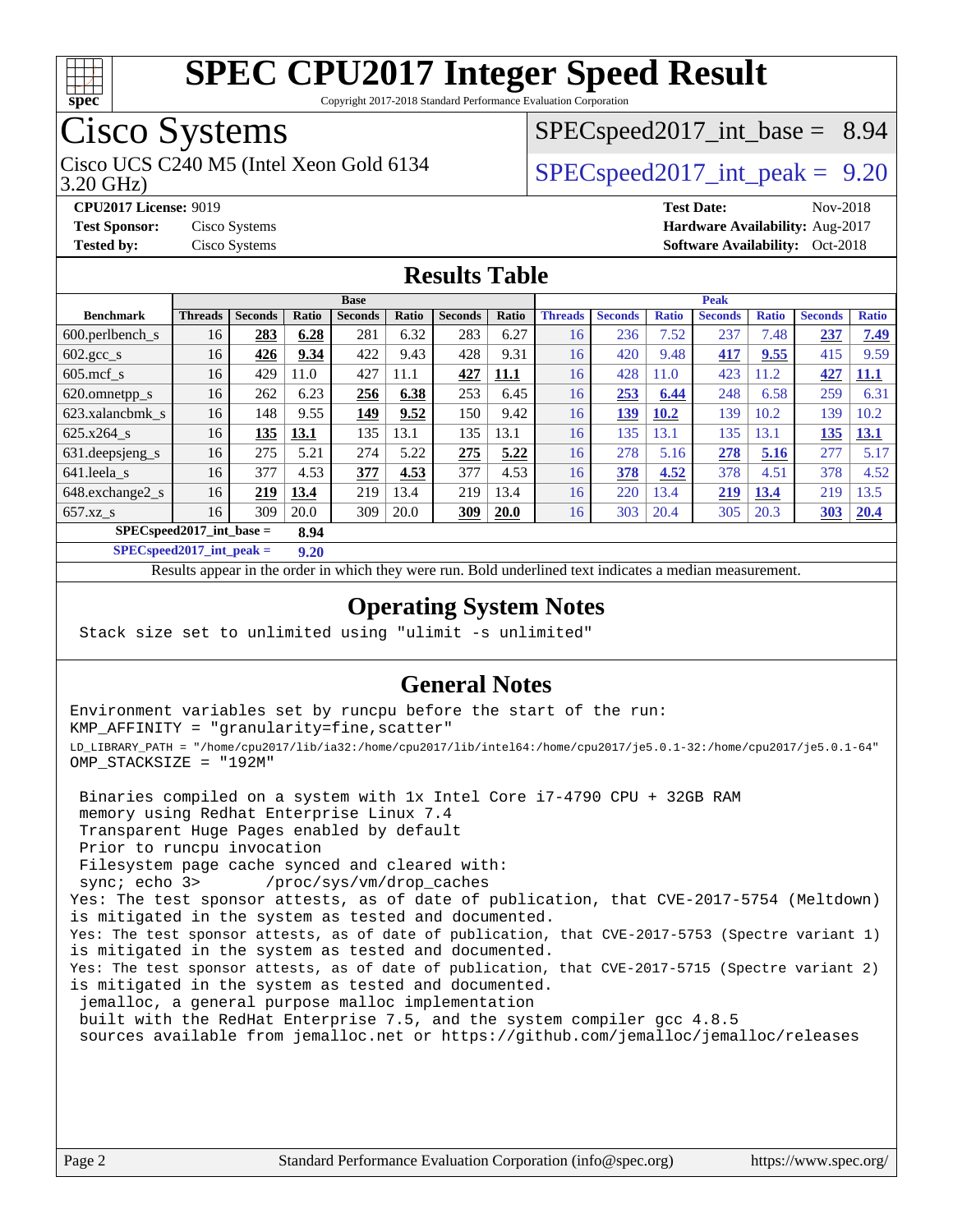

Copyright 2017-2018 Standard Performance Evaluation Corporation

### Cisco Systems

3.20 GHz) Cisco UCS C240 M5 (Intel Xeon Gold 6134  $\vert$  [SPECspeed2017\\_int\\_peak =](http://www.spec.org/auto/cpu2017/Docs/result-fields.html#SPECspeed2017intpeak) 9.20

 $SPECspeed2017\_int\_base = 8.94$ 

**[CPU2017 License:](http://www.spec.org/auto/cpu2017/Docs/result-fields.html#CPU2017License)** 9019 **[Test Date:](http://www.spec.org/auto/cpu2017/Docs/result-fields.html#TestDate)** Nov-2018 **[Test Sponsor:](http://www.spec.org/auto/cpu2017/Docs/result-fields.html#TestSponsor)** Cisco Systems **[Hardware Availability:](http://www.spec.org/auto/cpu2017/Docs/result-fields.html#HardwareAvailability)** Aug-2017 **[Tested by:](http://www.spec.org/auto/cpu2017/Docs/result-fields.html#Testedby)** Cisco Systems **[Software Availability:](http://www.spec.org/auto/cpu2017/Docs/result-fields.html#SoftwareAvailability)** Oct-2018

#### **[Platform Notes](http://www.spec.org/auto/cpu2017/Docs/result-fields.html#PlatformNotes)**

Page 3 Standard Performance Evaluation Corporation [\(info@spec.org\)](mailto:info@spec.org) <https://www.spec.org/> BIOS Settings: Intel HyperThreading Technology set to Disabled CPU performance set to Enterprise Power Performance Tuning set to OS Controls SNC set to Disabled Patrol Scrub set to Disabled Sysinfo program /home/cpu2017/bin/sysinfo Rev: r5797 of 2017-06-14 96c45e4568ad54c135fd618bcc091c0f running on linux-yoo1 Mon Nov 26 14:21:14 2018 SUT (System Under Test) info as seen by some common utilities. For more information on this section, see <https://www.spec.org/cpu2017/Docs/config.html#sysinfo> From /proc/cpuinfo model name : Intel(R) Xeon(R) Gold 6134 CPU @ 3.20GHz 2 "physical id"s (chips) 16 "processors" cores, siblings (Caution: counting these is hw and system dependent. The following excerpts from /proc/cpuinfo might not be reliable. Use with caution.) cpu cores : 8 siblings : 8 physical 0: cores 0 2 3 9 16 19 26 27 physical 1: cores 0 1 2 3 10 11 24 27 From lscpu: Architecture: x86\_64 CPU op-mode(s): 32-bit, 64-bit Byte Order: Little Endian  $CPU(s):$  16 On-line CPU(s) list: 0-15 Thread(s) per core: 1 Core(s) per socket: 8 Socket(s): 2 NUMA node(s): 2 Vendor ID: GenuineIntel CPU family: 6 Model: 85 Model name: Intel(R) Xeon(R) Gold 6134 CPU @ 3.20GHz Stepping: 4 CPU MHz: 3019.641 CPU max MHz: 3700.0000<br>CPU min MHz: 1200.0000 CPU min MHz: BogoMIPS: 6385.02 Virtualization: VT-x L1d cache: 32K L1i cache: 32K **(Continued on next page)**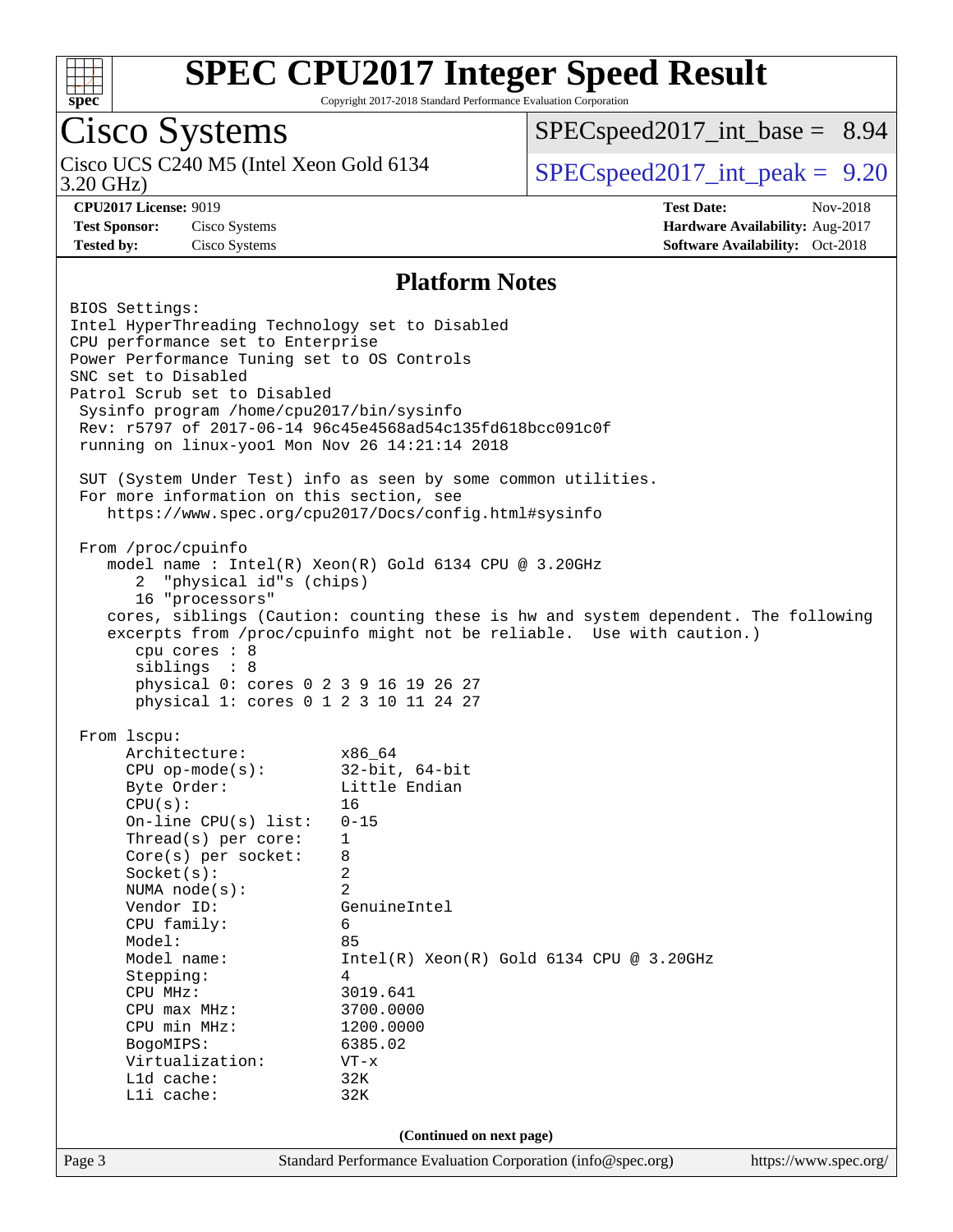

Copyright 2017-2018 Standard Performance Evaluation Corporation

Cisco Systems 3.20 GHz) Cisco UCS C240 M5 (Intel Xeon Gold 6134  $\vert$  [SPECspeed2017\\_int\\_peak =](http://www.spec.org/auto/cpu2017/Docs/result-fields.html#SPECspeed2017intpeak) 9.20  $SPECspeed2017\_int\_base = 8.94$ **[CPU2017 License:](http://www.spec.org/auto/cpu2017/Docs/result-fields.html#CPU2017License)** 9019 **[Test Date:](http://www.spec.org/auto/cpu2017/Docs/result-fields.html#TestDate)** Nov-2018 **[Test Sponsor:](http://www.spec.org/auto/cpu2017/Docs/result-fields.html#TestSponsor)** Cisco Systems **[Hardware Availability:](http://www.spec.org/auto/cpu2017/Docs/result-fields.html#HardwareAvailability)** Aug-2017 **[Tested by:](http://www.spec.org/auto/cpu2017/Docs/result-fields.html#Testedby)** Cisco Systems **[Software Availability:](http://www.spec.org/auto/cpu2017/Docs/result-fields.html#SoftwareAvailability)** Oct-2018 **[Platform Notes \(Continued\)](http://www.spec.org/auto/cpu2017/Docs/result-fields.html#PlatformNotes)** L2 cache: 1024K L3 cache:  $25344K$ <br>NUMA node0 CPU(s):  $0-7$ NUMA node0 CPU(s): NUMA node1 CPU(s): 8-15 Flags: fpu vme de pse tsc msr pae mce cx8 apic sep mtrr pge mca cmov pat pse36 clflush dts acpi mmx fxsr sse sse2 ss ht tm pbe syscall nx pdpe1gb rdtscp lm constant\_tsc art arch\_perfmon pebs bts rep\_good nopl xtopology nonstop\_tsc aperfmperf eagerfpu pni pclmulqdq dtes64 monitor ds\_cpl vmx smx est tm2 ssse3 sdbg fma cx16 xtpr pdcm pcid dca sse4\_1 sse4\_2 x2apic movbe popcnt tsc\_deadline\_timer aes xsave avx f16c rdrand lahf\_lm abm 3dnowprefetch ida arat epb invpcid\_single pln pts dtherm hwp hwp\_act\_window hwp\_epp hwp\_pkg\_req intel\_pt rsb\_ctxsw spec\_ctrl stibp retpoline kaiser tpr\_shadow vnmi flexpriority ept vpid fsgsbase tsc\_adjust bmi1 hle avx2 smep bmi2 erms invpcid rtm cqm mpx avx512f avx512dq rdseed adx smap clflushopt clwb avx512cd avx512bw avx512vl xsaveopt xsavec xgetbv1 cqm\_llc cqm\_occup\_llc /proc/cpuinfo cache data cache size : 25344 KB From numactl --hardware WARNING: a numactl 'node' might or might not correspond to a physical chip. available: 2 nodes (0-1) node 0 cpus: 0 1 2 3 4 5 6 7 node 0 size: 385626 MB node 0 free: 385192 MB node 1 cpus: 8 9 10 11 12 13 14 15 node 1 size: 387054 MB node 1 free: 386670 MB node distances: node 0 1 0: 10 21 1: 21 10 From /proc/meminfo MemTotal: 791225632 kB HugePages\_Total: 0 Hugepagesize: 2048 kB From /etc/\*release\* /etc/\*version\* SuSE-release: SUSE Linux Enterprise Server 12 (x86\_64) VERSION = 12 PATCHLEVEL = 2 # This file is deprecated and will be removed in a future service pack or release. # Please check /etc/os-release for details about this release. os-release: NAME="SLES" VERSION="12-SP2" **(Continued on next page)**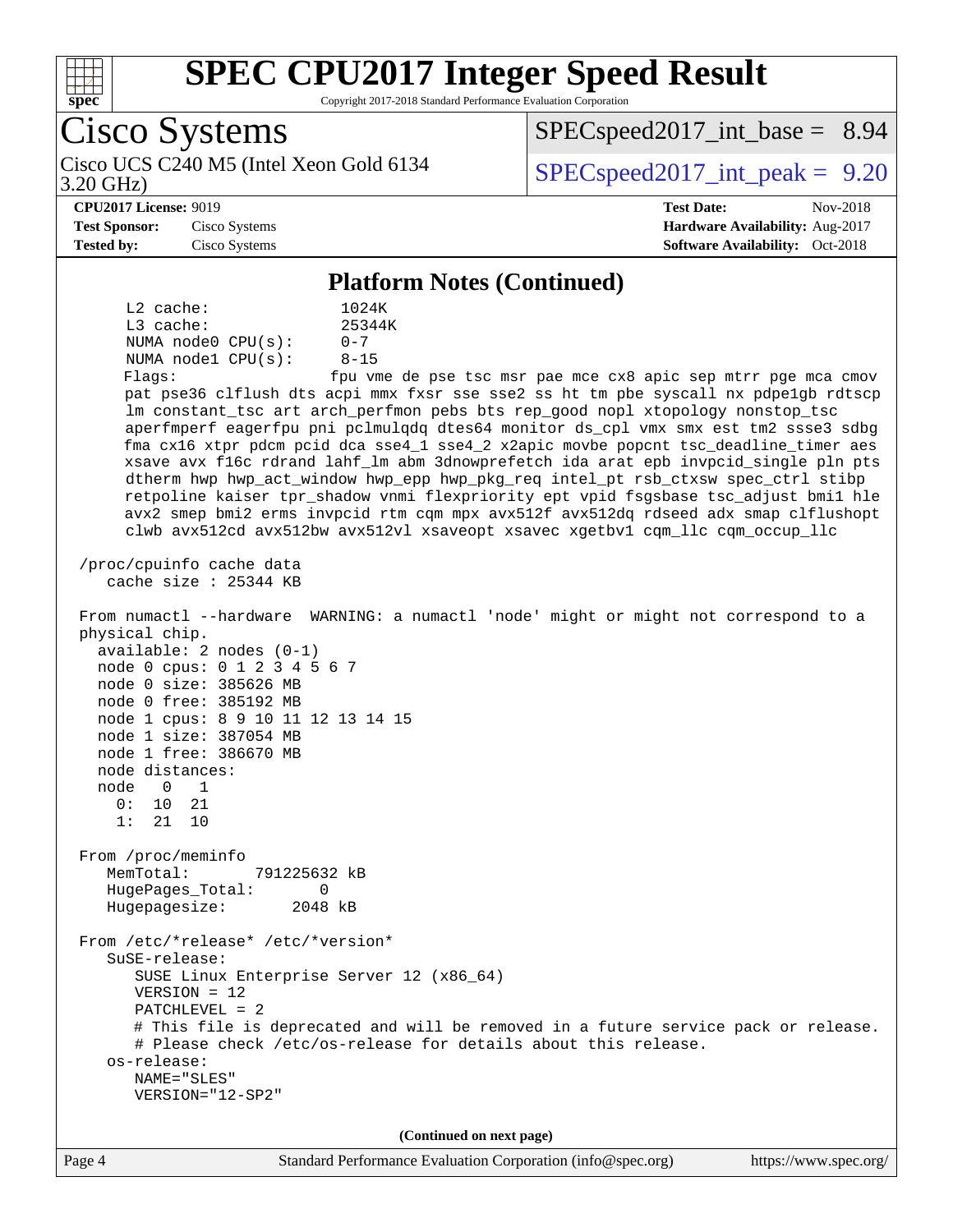

Copyright 2017-2018 Standard Performance Evaluation Corporation

### Cisco Systems

3.20 GHz) Cisco UCS C240 M5 (Intel Xeon Gold 6134  $\vert$  [SPECspeed2017\\_int\\_peak =](http://www.spec.org/auto/cpu2017/Docs/result-fields.html#SPECspeed2017intpeak) 9.20

 $SPECspeed2017\_int\_base = 8.94$ 

**[CPU2017 License:](http://www.spec.org/auto/cpu2017/Docs/result-fields.html#CPU2017License)** 9019 **[Test Date:](http://www.spec.org/auto/cpu2017/Docs/result-fields.html#TestDate)** Nov-2018 **[Test Sponsor:](http://www.spec.org/auto/cpu2017/Docs/result-fields.html#TestSponsor)** Cisco Systems **[Hardware Availability:](http://www.spec.org/auto/cpu2017/Docs/result-fields.html#HardwareAvailability)** Aug-2017 **[Tested by:](http://www.spec.org/auto/cpu2017/Docs/result-fields.html#Testedby)** Cisco Systems **[Software Availability:](http://www.spec.org/auto/cpu2017/Docs/result-fields.html#SoftwareAvailability)** Oct-2018

#### **[Platform Notes \(Continued\)](http://www.spec.org/auto/cpu2017/Docs/result-fields.html#PlatformNotes)**

 VERSION\_ID="12.2" PRETTY\_NAME="SUSE Linux Enterprise Server 12 SP2" ID="sles" ANSI\_COLOR="0;32" CPE\_NAME="cpe:/o:suse:sles:12:sp2"

uname -a:

 Linux linux-yoo1 4.4.120-92.70-default #1 SMP Wed Mar 14 15:59:43 UTC 2018 (52a83de) x86\_64 x86\_64 x86\_64 GNU/Linux

run-level 3 Nov 26 14:13

 SPEC is set to: /home/cpu2017 Filesystem Type Size Used Avail Use% Mounted on /dev/sda1 xfs 224G 116G 109G 52% /

 Additional information from dmidecode follows. WARNING: Use caution when you interpret this section. The 'dmidecode' program reads system data which is "intended to allow hardware to be accurately determined", but the intent may not be met, as there are frequent changes to hardware, firmware, and the "DMTF SMBIOS" standard. BIOS Cisco Systems, Inc. C240M5.4.0.1.139.1003182220 10/03/2018 Memory: 12x 0xCE00 M393A4K40BB2-CTD 32 GB 2 rank 2666 12x 0xCE00 M393A4K40CB2-CTD 32 GB 2 rank 2666

(End of data from sysinfo program)

#### **[Compiler Version Notes](http://www.spec.org/auto/cpu2017/Docs/result-fields.html#CompilerVersionNotes)**

| $600. perlbench_s(base) 602. gcc_s(base) 605.mcf_s(base) 625.x264_s(base,$<br>CC<br>$peak)$ 657.xz $s(base)$    |  |  |  |  |  |  |  |  |
|-----------------------------------------------------------------------------------------------------------------|--|--|--|--|--|--|--|--|
| icc (ICC) 19.0.1.144 20181018<br>Copyright (C) 1985-2018 Intel Corporation. All rights reserved.                |  |  |  |  |  |  |  |  |
| 600.perlbench $s(\text{peak})$ 602.gcc $s(\text{peak})$ 605.mcf $s(\text{peak})$ 657.xz $s(\text{peak})$<br>CC. |  |  |  |  |  |  |  |  |
| $\text{icc}$ (ICC) 19.0.1.144 20181018<br>Copyright (C) 1985-2018 Intel Corporation. All rights reserved.       |  |  |  |  |  |  |  |  |
| CXXC 620. omnetpp $s(base)$ 623. xalancbmk $s(base)$ 631. deepsjeng $s(base)$                                   |  |  |  |  |  |  |  |  |
| (Continued on next page)                                                                                        |  |  |  |  |  |  |  |  |
|                                                                                                                 |  |  |  |  |  |  |  |  |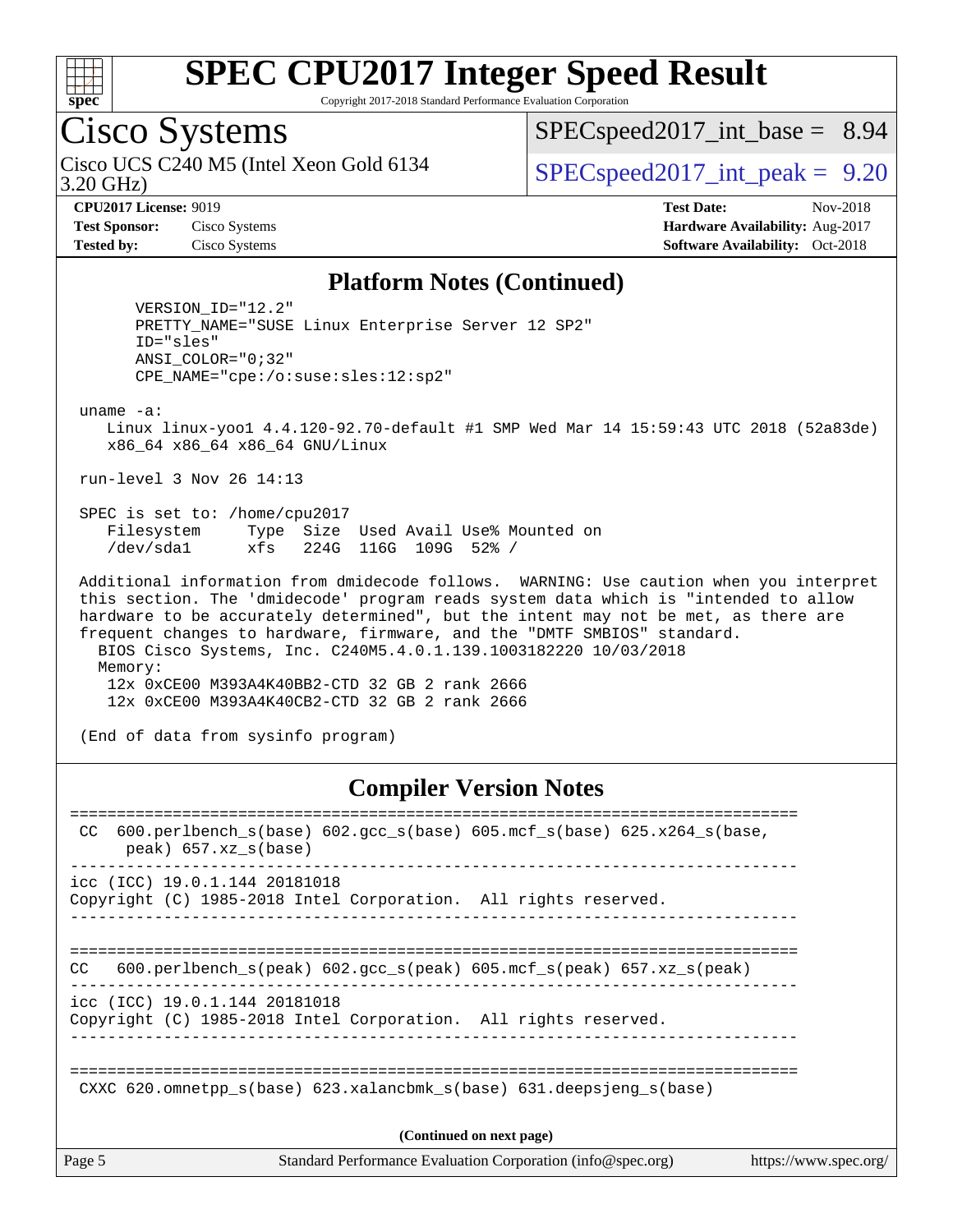

Copyright 2017-2018 Standard Performance Evaluation Corporation

### Cisco Systems

3.20 GHz) Cisco UCS C240 M5 (Intel Xeon Gold 6134  $\vert$  [SPECspeed2017\\_int\\_peak =](http://www.spec.org/auto/cpu2017/Docs/result-fields.html#SPECspeed2017intpeak) 9.20

[SPECspeed2017\\_int\\_base =](http://www.spec.org/auto/cpu2017/Docs/result-fields.html#SPECspeed2017intbase) 8.94

**[CPU2017 License:](http://www.spec.org/auto/cpu2017/Docs/result-fields.html#CPU2017License)** 9019 **[Test Date:](http://www.spec.org/auto/cpu2017/Docs/result-fields.html#TestDate)** Nov-2018 **[Test Sponsor:](http://www.spec.org/auto/cpu2017/Docs/result-fields.html#TestSponsor)** Cisco Systems **[Hardware Availability:](http://www.spec.org/auto/cpu2017/Docs/result-fields.html#HardwareAvailability)** Aug-2017 **[Tested by:](http://www.spec.org/auto/cpu2017/Docs/result-fields.html#Testedby)** Cisco Systems **[Software Availability:](http://www.spec.org/auto/cpu2017/Docs/result-fields.html#SoftwareAvailability)** Oct-2018

#### **[Compiler Version Notes \(Continued\)](http://www.spec.org/auto/cpu2017/Docs/result-fields.html#CompilerVersionNotes)**

641.leela\_s(base)

----------------------------------------------------------------------------- icpc (ICC) 19.0.1.144 20181018 Copyright (C) 1985-2018 Intel Corporation. All rights reserved. ------------------------------------------------------------------------------

============================================================================== CXXC 620.omnetpp\_s(peak) 623.xalancbmk\_s(peak) 631.deepsjeng\_s(peak)

641.leela\_s(peak)

------------------------------------------------------------------------------

icpc (ICC) 19.0.1.144 20181018 Copyright (C) 1985-2018 Intel Corporation. All rights reserved.

------------------------------------------------------------------------------

#### ==============================================================================

 FC 648.exchange2\_s(base, peak) ------------------------------------------------------------------------------

ifort (IFORT) 19.0.1.144 20181018

Copyright (C) 1985-2018 Intel Corporation. All rights reserved. ------------------------------------------------------------------------------

#### **[Base Compiler Invocation](http://www.spec.org/auto/cpu2017/Docs/result-fields.html#BaseCompilerInvocation)**

[C benchmarks](http://www.spec.org/auto/cpu2017/Docs/result-fields.html#Cbenchmarks): [icc -m64 -std=c11](http://www.spec.org/cpu2017/results/res2018q4/cpu2017-20181211-10239.flags.html#user_CCbase_intel_icc_64bit_c11_33ee0cdaae7deeeab2a9725423ba97205ce30f63b9926c2519791662299b76a0318f32ddfffdc46587804de3178b4f9328c46fa7c2b0cd779d7a61945c91cd35)

[C++ benchmarks:](http://www.spec.org/auto/cpu2017/Docs/result-fields.html#CXXbenchmarks) [icpc -m64](http://www.spec.org/cpu2017/results/res2018q4/cpu2017-20181211-10239.flags.html#user_CXXbase_intel_icpc_64bit_4ecb2543ae3f1412ef961e0650ca070fec7b7afdcd6ed48761b84423119d1bf6bdf5cad15b44d48e7256388bc77273b966e5eb805aefd121eb22e9299b2ec9d9)

[Fortran benchmarks](http://www.spec.org/auto/cpu2017/Docs/result-fields.html#Fortranbenchmarks): [ifort -m64](http://www.spec.org/cpu2017/results/res2018q4/cpu2017-20181211-10239.flags.html#user_FCbase_intel_ifort_64bit_24f2bb282fbaeffd6157abe4f878425411749daecae9a33200eee2bee2fe76f3b89351d69a8130dd5949958ce389cf37ff59a95e7a40d588e8d3a57e0c3fd751)

#### **[Base Portability Flags](http://www.spec.org/auto/cpu2017/Docs/result-fields.html#BasePortabilityFlags)**

 600.perlbench\_s: [-DSPEC\\_LP64](http://www.spec.org/cpu2017/results/res2018q4/cpu2017-20181211-10239.flags.html#b600.perlbench_s_basePORTABILITY_DSPEC_LP64) [-DSPEC\\_LINUX\\_X64](http://www.spec.org/cpu2017/results/res2018q4/cpu2017-20181211-10239.flags.html#b600.perlbench_s_baseCPORTABILITY_DSPEC_LINUX_X64) 602.gcc\_s: [-DSPEC\\_LP64](http://www.spec.org/cpu2017/results/res2018q4/cpu2017-20181211-10239.flags.html#suite_basePORTABILITY602_gcc_s_DSPEC_LP64) 605.mcf\_s: [-DSPEC\\_LP64](http://www.spec.org/cpu2017/results/res2018q4/cpu2017-20181211-10239.flags.html#suite_basePORTABILITY605_mcf_s_DSPEC_LP64) 620.omnetpp\_s: [-DSPEC\\_LP64](http://www.spec.org/cpu2017/results/res2018q4/cpu2017-20181211-10239.flags.html#suite_basePORTABILITY620_omnetpp_s_DSPEC_LP64) 623.xalancbmk\_s: [-DSPEC\\_LP64](http://www.spec.org/cpu2017/results/res2018q4/cpu2017-20181211-10239.flags.html#suite_basePORTABILITY623_xalancbmk_s_DSPEC_LP64) [-DSPEC\\_LINUX](http://www.spec.org/cpu2017/results/res2018q4/cpu2017-20181211-10239.flags.html#b623.xalancbmk_s_baseCXXPORTABILITY_DSPEC_LINUX) 625.x264\_s: [-DSPEC\\_LP64](http://www.spec.org/cpu2017/results/res2018q4/cpu2017-20181211-10239.flags.html#suite_basePORTABILITY625_x264_s_DSPEC_LP64) 631.deepsjeng\_s: [-DSPEC\\_LP64](http://www.spec.org/cpu2017/results/res2018q4/cpu2017-20181211-10239.flags.html#suite_basePORTABILITY631_deepsjeng_s_DSPEC_LP64) 641.leela\_s: [-DSPEC\\_LP64](http://www.spec.org/cpu2017/results/res2018q4/cpu2017-20181211-10239.flags.html#suite_basePORTABILITY641_leela_s_DSPEC_LP64) 648.exchange2\_s: [-DSPEC\\_LP64](http://www.spec.org/cpu2017/results/res2018q4/cpu2017-20181211-10239.flags.html#suite_basePORTABILITY648_exchange2_s_DSPEC_LP64)

**(Continued on next page)**

Page 6 Standard Performance Evaluation Corporation [\(info@spec.org\)](mailto:info@spec.org) <https://www.spec.org/>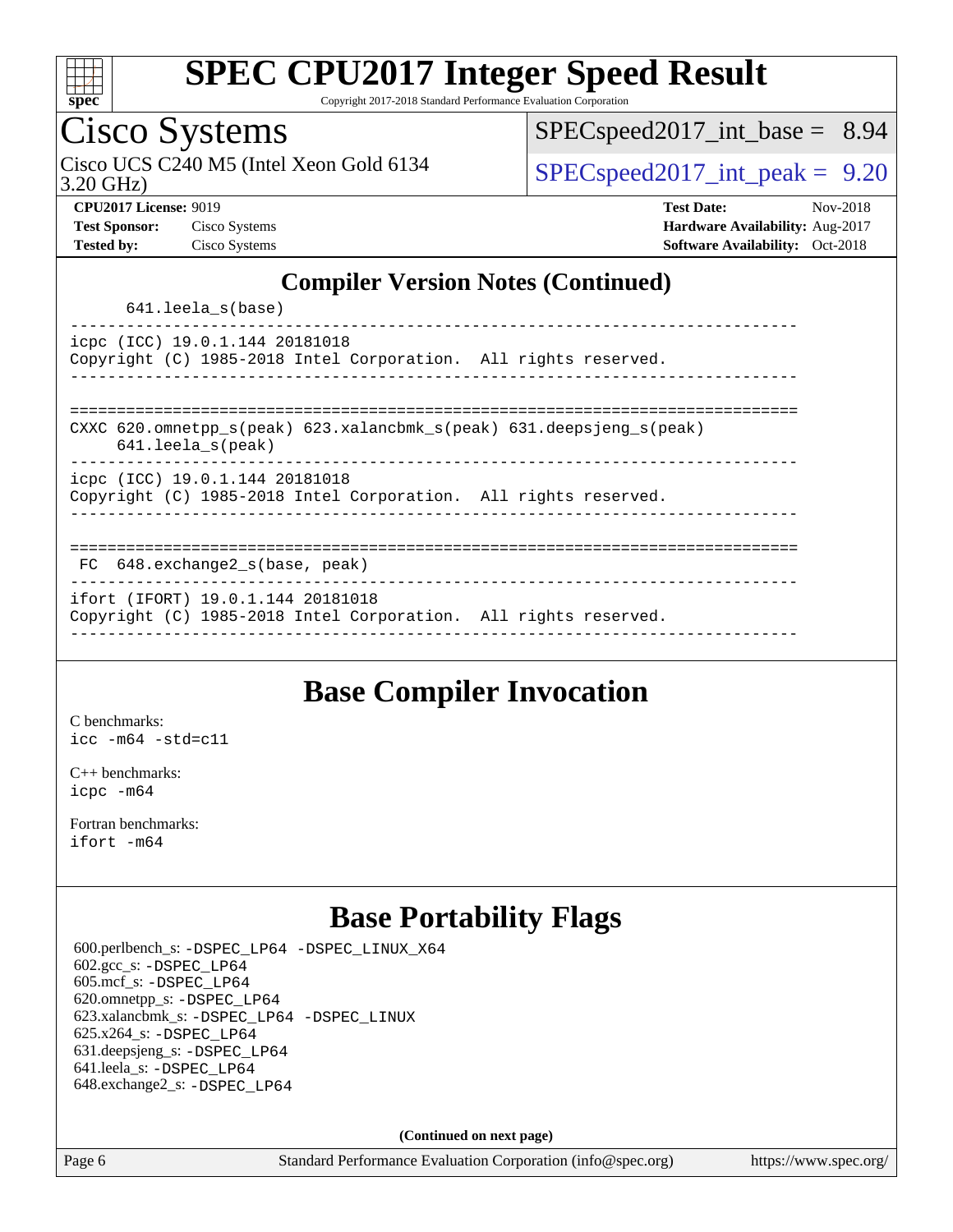

Copyright 2017-2018 Standard Performance Evaluation Corporation

### Cisco Systems

3.20 GHz) Cisco UCS C240 M5 (Intel Xeon Gold 6134  $\vert$  [SPECspeed2017\\_int\\_peak =](http://www.spec.org/auto/cpu2017/Docs/result-fields.html#SPECspeed2017intpeak) 9.20

 $SPECspeed2017\_int\_base = 8.94$ 

**[CPU2017 License:](http://www.spec.org/auto/cpu2017/Docs/result-fields.html#CPU2017License)** 9019 **[Test Date:](http://www.spec.org/auto/cpu2017/Docs/result-fields.html#TestDate)** Nov-2018 **[Test Sponsor:](http://www.spec.org/auto/cpu2017/Docs/result-fields.html#TestSponsor)** Cisco Systems **[Hardware Availability:](http://www.spec.org/auto/cpu2017/Docs/result-fields.html#HardwareAvailability)** Aug-2017 **[Tested by:](http://www.spec.org/auto/cpu2017/Docs/result-fields.html#Testedby)** Cisco Systems **[Software Availability:](http://www.spec.org/auto/cpu2017/Docs/result-fields.html#SoftwareAvailability)** Oct-2018

### **[Base Portability Flags \(Continued\)](http://www.spec.org/auto/cpu2017/Docs/result-fields.html#BasePortabilityFlags)**

657.xz\_s: [-DSPEC\\_LP64](http://www.spec.org/cpu2017/results/res2018q4/cpu2017-20181211-10239.flags.html#suite_basePORTABILITY657_xz_s_DSPEC_LP64)

#### **[Base Optimization Flags](http://www.spec.org/auto/cpu2017/Docs/result-fields.html#BaseOptimizationFlags)**

[C benchmarks](http://www.spec.org/auto/cpu2017/Docs/result-fields.html#Cbenchmarks):

[-Wl,-z,muldefs](http://www.spec.org/cpu2017/results/res2018q4/cpu2017-20181211-10239.flags.html#user_CCbase_link_force_multiple1_b4cbdb97b34bdee9ceefcfe54f4c8ea74255f0b02a4b23e853cdb0e18eb4525ac79b5a88067c842dd0ee6996c24547a27a4b99331201badda8798ef8a743f577) [-xCORE-AVX512](http://www.spec.org/cpu2017/results/res2018q4/cpu2017-20181211-10239.flags.html#user_CCbase_f-xCORE-AVX512) [-ipo](http://www.spec.org/cpu2017/results/res2018q4/cpu2017-20181211-10239.flags.html#user_CCbase_f-ipo) [-O3](http://www.spec.org/cpu2017/results/res2018q4/cpu2017-20181211-10239.flags.html#user_CCbase_f-O3) [-no-prec-div](http://www.spec.org/cpu2017/results/res2018q4/cpu2017-20181211-10239.flags.html#user_CCbase_f-no-prec-div) [-qopt-mem-layout-trans=3](http://www.spec.org/cpu2017/results/res2018q4/cpu2017-20181211-10239.flags.html#user_CCbase_f-qopt-mem-layout-trans_de80db37974c74b1f0e20d883f0b675c88c3b01e9d123adea9b28688d64333345fb62bc4a798493513fdb68f60282f9a726aa07f478b2f7113531aecce732043) [-qopenmp](http://www.spec.org/cpu2017/results/res2018q4/cpu2017-20181211-10239.flags.html#user_CCbase_qopenmp_16be0c44f24f464004c6784a7acb94aca937f053568ce72f94b139a11c7c168634a55f6653758ddd83bcf7b8463e8028bb0b48b77bcddc6b78d5d95bb1df2967) [-DSPEC\\_OPENMP](http://www.spec.org/cpu2017/results/res2018q4/cpu2017-20181211-10239.flags.html#suite_CCbase_DSPEC_OPENMP) [-L/home/cpu2017/je5.0.1-64/](http://www.spec.org/cpu2017/results/res2018q4/cpu2017-20181211-10239.flags.html#user_CCbase_jemalloc_link_path64_8e927a5f1bdac0405e66c637541874330e08086b5e62a1d024bcf3497e3c64fd173c8afb7d1730d51f6da781ef4c439bdab468bb8364cf71435e0c609fac500c) [-ljemalloc](http://www.spec.org/cpu2017/results/res2018q4/cpu2017-20181211-10239.flags.html#user_CCbase_jemalloc_link_lib_d1249b907c500fa1c0672f44f562e3d0f79738ae9e3c4a9c376d49f265a04b9c99b167ecedbf6711b3085be911c67ff61f150a17b3472be731631ba4d0471706)

[C++ benchmarks:](http://www.spec.org/auto/cpu2017/Docs/result-fields.html#CXXbenchmarks)

[-Wl,-z,muldefs](http://www.spec.org/cpu2017/results/res2018q4/cpu2017-20181211-10239.flags.html#user_CXXbase_link_force_multiple1_b4cbdb97b34bdee9ceefcfe54f4c8ea74255f0b02a4b23e853cdb0e18eb4525ac79b5a88067c842dd0ee6996c24547a27a4b99331201badda8798ef8a743f577) [-xCORE-AVX512](http://www.spec.org/cpu2017/results/res2018q4/cpu2017-20181211-10239.flags.html#user_CXXbase_f-xCORE-AVX512) [-ipo](http://www.spec.org/cpu2017/results/res2018q4/cpu2017-20181211-10239.flags.html#user_CXXbase_f-ipo) [-O3](http://www.spec.org/cpu2017/results/res2018q4/cpu2017-20181211-10239.flags.html#user_CXXbase_f-O3) [-no-prec-div](http://www.spec.org/cpu2017/results/res2018q4/cpu2017-20181211-10239.flags.html#user_CXXbase_f-no-prec-div) [-qopt-mem-layout-trans=3](http://www.spec.org/cpu2017/results/res2018q4/cpu2017-20181211-10239.flags.html#user_CXXbase_f-qopt-mem-layout-trans_de80db37974c74b1f0e20d883f0b675c88c3b01e9d123adea9b28688d64333345fb62bc4a798493513fdb68f60282f9a726aa07f478b2f7113531aecce732043) [-L/home/cpu2017/je5.0.1-64/](http://www.spec.org/cpu2017/results/res2018q4/cpu2017-20181211-10239.flags.html#user_CXXbase_jemalloc_link_path64_8e927a5f1bdac0405e66c637541874330e08086b5e62a1d024bcf3497e3c64fd173c8afb7d1730d51f6da781ef4c439bdab468bb8364cf71435e0c609fac500c) [-ljemalloc](http://www.spec.org/cpu2017/results/res2018q4/cpu2017-20181211-10239.flags.html#user_CXXbase_jemalloc_link_lib_d1249b907c500fa1c0672f44f562e3d0f79738ae9e3c4a9c376d49f265a04b9c99b167ecedbf6711b3085be911c67ff61f150a17b3472be731631ba4d0471706)

[Fortran benchmarks](http://www.spec.org/auto/cpu2017/Docs/result-fields.html#Fortranbenchmarks):

```
-Wl,-z,muldefs -xCORE-AVX512 -ipo -O3 -no-prec-div
-qopt-mem-layout-trans=3 -nostandard-realloc-lhs -align array32byte
-L/home/cpu2017/je5.0.1-64/ -ljemalloc
```
#### **[Peak Compiler Invocation](http://www.spec.org/auto/cpu2017/Docs/result-fields.html#PeakCompilerInvocation)**

[C benchmarks](http://www.spec.org/auto/cpu2017/Docs/result-fields.html#Cbenchmarks): [icc -m64 -std=c11](http://www.spec.org/cpu2017/results/res2018q4/cpu2017-20181211-10239.flags.html#user_CCpeak_intel_icc_64bit_c11_33ee0cdaae7deeeab2a9725423ba97205ce30f63b9926c2519791662299b76a0318f32ddfffdc46587804de3178b4f9328c46fa7c2b0cd779d7a61945c91cd35)

[C++ benchmarks \(except as noted below\):](http://www.spec.org/auto/cpu2017/Docs/result-fields.html#CXXbenchmarksexceptasnotedbelow) [icpc -m64](http://www.spec.org/cpu2017/results/res2018q4/cpu2017-20181211-10239.flags.html#user_CXXpeak_intel_icpc_64bit_4ecb2543ae3f1412ef961e0650ca070fec7b7afdcd6ed48761b84423119d1bf6bdf5cad15b44d48e7256388bc77273b966e5eb805aefd121eb22e9299b2ec9d9)

623.xalancbmk\_s: [icpc -m32 -L/opt/intel/lib/ia32](http://www.spec.org/cpu2017/results/res2018q4/cpu2017-20181211-10239.flags.html#user_peakCXXLD623_xalancbmk_s_intel_icpc_44eae83c1f565e7e266431f067370024ba26559400a3332485578bf716e23841c734f948145e944e2f4b6f3ce32c2c966ea92b66ca79c6f94f301242c0f554cf)

[Fortran benchmarks](http://www.spec.org/auto/cpu2017/Docs/result-fields.html#Fortranbenchmarks): [ifort -m64](http://www.spec.org/cpu2017/results/res2018q4/cpu2017-20181211-10239.flags.html#user_FCpeak_intel_ifort_64bit_24f2bb282fbaeffd6157abe4f878425411749daecae9a33200eee2bee2fe76f3b89351d69a8130dd5949958ce389cf37ff59a95e7a40d588e8d3a57e0c3fd751)

#### **[Peak Portability Flags](http://www.spec.org/auto/cpu2017/Docs/result-fields.html#PeakPortabilityFlags)**

 600.perlbench\_s: [-DSPEC\\_LP64](http://www.spec.org/cpu2017/results/res2018q4/cpu2017-20181211-10239.flags.html#b600.perlbench_s_peakPORTABILITY_DSPEC_LP64) [-DSPEC\\_LINUX\\_X64](http://www.spec.org/cpu2017/results/res2018q4/cpu2017-20181211-10239.flags.html#b600.perlbench_s_peakCPORTABILITY_DSPEC_LINUX_X64) 602.gcc\_s: [-DSPEC\\_LP64](http://www.spec.org/cpu2017/results/res2018q4/cpu2017-20181211-10239.flags.html#suite_peakPORTABILITY602_gcc_s_DSPEC_LP64) 605.mcf\_s: [-DSPEC\\_LP64](http://www.spec.org/cpu2017/results/res2018q4/cpu2017-20181211-10239.flags.html#suite_peakPORTABILITY605_mcf_s_DSPEC_LP64) 620.omnetpp\_s: [-DSPEC\\_LP64](http://www.spec.org/cpu2017/results/res2018q4/cpu2017-20181211-10239.flags.html#suite_peakPORTABILITY620_omnetpp_s_DSPEC_LP64) 623.xalancbmk\_s: [-D\\_FILE\\_OFFSET\\_BITS=64](http://www.spec.org/cpu2017/results/res2018q4/cpu2017-20181211-10239.flags.html#user_peakPORTABILITY623_xalancbmk_s_file_offset_bits_64_5ae949a99b284ddf4e95728d47cb0843d81b2eb0e18bdfe74bbf0f61d0b064f4bda2f10ea5eb90e1dcab0e84dbc592acfc5018bc955c18609f94ddb8d550002c) [-DSPEC\\_LINUX](http://www.spec.org/cpu2017/results/res2018q4/cpu2017-20181211-10239.flags.html#b623.xalancbmk_s_peakCXXPORTABILITY_DSPEC_LINUX) 625.x264\_s: [-DSPEC\\_LP64](http://www.spec.org/cpu2017/results/res2018q4/cpu2017-20181211-10239.flags.html#suite_peakPORTABILITY625_x264_s_DSPEC_LP64)

**(Continued on next page)**

Page 7 Standard Performance Evaluation Corporation [\(info@spec.org\)](mailto:info@spec.org) <https://www.spec.org/>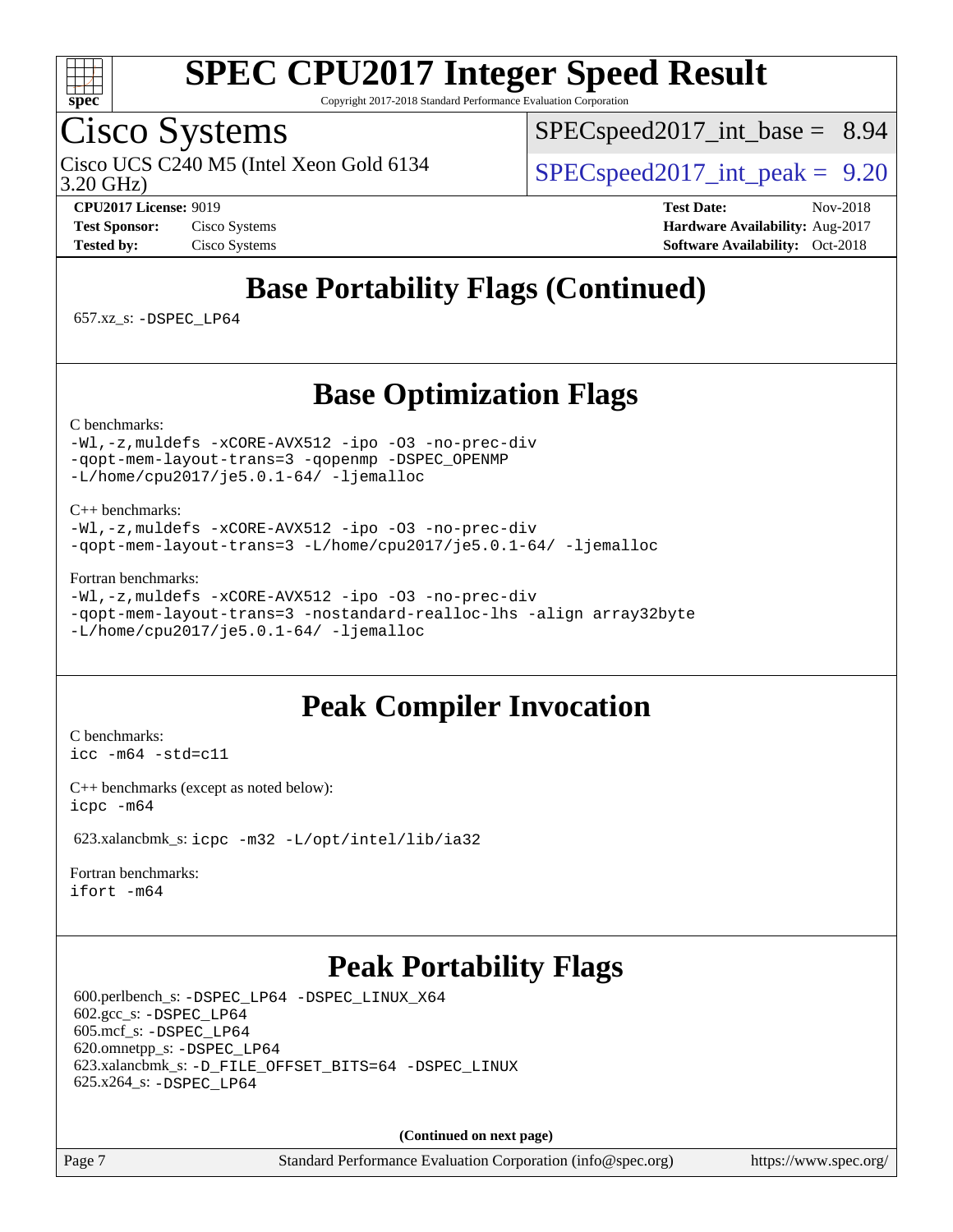

Copyright 2017-2018 Standard Performance Evaluation Corporation

### Cisco Systems

3.20 GHz) Cisco UCS C240 M5 (Intel Xeon Gold 6134  $\vert$  [SPECspeed2017\\_int\\_peak =](http://www.spec.org/auto/cpu2017/Docs/result-fields.html#SPECspeed2017intpeak) 9.20

 $SPECspeed2017\_int\_base = 8.94$ 

**[Tested by:](http://www.spec.org/auto/cpu2017/Docs/result-fields.html#Testedby)** Cisco Systems **[Software Availability:](http://www.spec.org/auto/cpu2017/Docs/result-fields.html#SoftwareAvailability)** Oct-2018

**[CPU2017 License:](http://www.spec.org/auto/cpu2017/Docs/result-fields.html#CPU2017License)** 9019 **[Test Date:](http://www.spec.org/auto/cpu2017/Docs/result-fields.html#TestDate)** Nov-2018 **[Test Sponsor:](http://www.spec.org/auto/cpu2017/Docs/result-fields.html#TestSponsor)** Cisco Systems **Cisco Systems [Hardware Availability:](http://www.spec.org/auto/cpu2017/Docs/result-fields.html#HardwareAvailability)** Aug-2017

### **[Peak Portability Flags \(Continued\)](http://www.spec.org/auto/cpu2017/Docs/result-fields.html#PeakPortabilityFlags)**

 631.deepsjeng\_s: [-DSPEC\\_LP64](http://www.spec.org/cpu2017/results/res2018q4/cpu2017-20181211-10239.flags.html#suite_peakPORTABILITY631_deepsjeng_s_DSPEC_LP64) 641.leela\_s: [-DSPEC\\_LP64](http://www.spec.org/cpu2017/results/res2018q4/cpu2017-20181211-10239.flags.html#suite_peakPORTABILITY641_leela_s_DSPEC_LP64) 648.exchange2\_s: [-DSPEC\\_LP64](http://www.spec.org/cpu2017/results/res2018q4/cpu2017-20181211-10239.flags.html#suite_peakPORTABILITY648_exchange2_s_DSPEC_LP64) 657.xz\_s: [-DSPEC\\_LP64](http://www.spec.org/cpu2017/results/res2018q4/cpu2017-20181211-10239.flags.html#suite_peakPORTABILITY657_xz_s_DSPEC_LP64)

#### **[Peak Optimization Flags](http://www.spec.org/auto/cpu2017/Docs/result-fields.html#PeakOptimizationFlags)**

[C benchmarks](http://www.spec.org/auto/cpu2017/Docs/result-fields.html#Cbenchmarks):

```
600.perlbench_s: -W1-prof-gen-prof-use(pass 2) -02
-xCORE-AVX512 -qopt-mem-layout-trans=3 -ipo -O3
-no-prec-div -DSPEC_SUPPRESS_OPENMP -qopenmp
-DSPEC_OPENMP -fno-strict-overflow
-L/home/cpu2017/je5.0.1-64/ -ljemalloc
```

```
 602.gcc_s: -Wl,-z,muldefs -prof-gen(pass 1) -prof-use(pass 2) -O2
-xCORE-AVX512 -qopt-mem-layout-trans=3 -ipo -O3
-no-prec-div -DSPEC_SUPPRESS_OPENMP -qopenmp
-DSPEC_OPENMP -L/home/cpu2017/je5.0.1-64/ -ljemalloc
```

```
 605.mcf_s: -Wl,-z,muldefs -prof-gen(pass 1) -prof-use(pass 2) -ipo
-xCORE-AVX512 -O3 -no-prec-div -qopt-mem-layout-trans=3
-DSPEC_SUPPRESS_OPENMP -qopenmp -DSPEC_OPENMP
-L/home/cpu2017/je5.0.1-64/ -ljemalloc
```

```
 625.x264_s: -Wl,-z,muldefs -xCORE-AVX512 -ipo -O3 -no-prec-div
-qopt-mem-layout-trans=3 -qopenmp -DSPEC_OPENMP
-L/home/cpu2017/je5.0.1-64/ -ljemalloc
```
657.xz\_s: Same as 602.gcc\_s

[C++ benchmarks:](http://www.spec.org/auto/cpu2017/Docs/result-fields.html#CXXbenchmarks)

 620.omnetpp\_s: [-Wl,-z,muldefs](http://www.spec.org/cpu2017/results/res2018q4/cpu2017-20181211-10239.flags.html#user_peakEXTRA_LDFLAGS620_omnetpp_s_link_force_multiple1_b4cbdb97b34bdee9ceefcfe54f4c8ea74255f0b02a4b23e853cdb0e18eb4525ac79b5a88067c842dd0ee6996c24547a27a4b99331201badda8798ef8a743f577) [-prof-gen](http://www.spec.org/cpu2017/results/res2018q4/cpu2017-20181211-10239.flags.html#user_peakPASS1_CXXFLAGSPASS1_LDFLAGS620_omnetpp_s_prof_gen_5aa4926d6013ddb2a31985c654b3eb18169fc0c6952a63635c234f711e6e63dd76e94ad52365559451ec499a2cdb89e4dc58ba4c67ef54ca681ffbe1461d6b36)(pass 1) [-prof-use](http://www.spec.org/cpu2017/results/res2018q4/cpu2017-20181211-10239.flags.html#user_peakPASS2_CXXFLAGSPASS2_LDFLAGS620_omnetpp_s_prof_use_1a21ceae95f36a2b53c25747139a6c16ca95bd9def2a207b4f0849963b97e94f5260e30a0c64f4bb623698870e679ca08317ef8150905d41bd88c6f78df73f19)(pass 2) [-ipo](http://www.spec.org/cpu2017/results/res2018q4/cpu2017-20181211-10239.flags.html#user_peakPASS1_CXXOPTIMIZEPASS2_CXXOPTIMIZE620_omnetpp_s_f-ipo) [-xCORE-AVX512](http://www.spec.org/cpu2017/results/res2018q4/cpu2017-20181211-10239.flags.html#user_peakPASS2_CXXOPTIMIZE620_omnetpp_s_f-xCORE-AVX512) [-O3](http://www.spec.org/cpu2017/results/res2018q4/cpu2017-20181211-10239.flags.html#user_peakPASS1_CXXOPTIMIZEPASS2_CXXOPTIMIZE620_omnetpp_s_f-O3) [-no-prec-div](http://www.spec.org/cpu2017/results/res2018q4/cpu2017-20181211-10239.flags.html#user_peakPASS1_CXXOPTIMIZEPASS2_CXXOPTIMIZE620_omnetpp_s_f-no-prec-div) [-qopt-mem-layout-trans=3](http://www.spec.org/cpu2017/results/res2018q4/cpu2017-20181211-10239.flags.html#user_peakPASS1_CXXOPTIMIZEPASS2_CXXOPTIMIZE620_omnetpp_s_f-qopt-mem-layout-trans_de80db37974c74b1f0e20d883f0b675c88c3b01e9d123adea9b28688d64333345fb62bc4a798493513fdb68f60282f9a726aa07f478b2f7113531aecce732043) [-DSPEC\\_SUPPRESS\\_OPENMP](http://www.spec.org/cpu2017/results/res2018q4/cpu2017-20181211-10239.flags.html#suite_peakPASS1_CXXOPTIMIZE620_omnetpp_s_DSPEC_SUPPRESS_OPENMP) [-qopenmp](http://www.spec.org/cpu2017/results/res2018q4/cpu2017-20181211-10239.flags.html#user_peakPASS2_CXXOPTIMIZE620_omnetpp_s_qopenmp_16be0c44f24f464004c6784a7acb94aca937f053568ce72f94b139a11c7c168634a55f6653758ddd83bcf7b8463e8028bb0b48b77bcddc6b78d5d95bb1df2967) [-DSPEC\\_OPENMP](http://www.spec.org/cpu2017/results/res2018q4/cpu2017-20181211-10239.flags.html#suite_peakPASS2_CXXOPTIMIZE620_omnetpp_s_DSPEC_OPENMP) [-L/home/cpu2017/je5.0.1-64/](http://www.spec.org/cpu2017/results/res2018q4/cpu2017-20181211-10239.flags.html#user_peakEXTRA_LIBS620_omnetpp_s_jemalloc_link_path64_8e927a5f1bdac0405e66c637541874330e08086b5e62a1d024bcf3497e3c64fd173c8afb7d1730d51f6da781ef4c439bdab468bb8364cf71435e0c609fac500c) [-ljemalloc](http://www.spec.org/cpu2017/results/res2018q4/cpu2017-20181211-10239.flags.html#user_peakEXTRA_LIBS620_omnetpp_s_jemalloc_link_lib_d1249b907c500fa1c0672f44f562e3d0f79738ae9e3c4a9c376d49f265a04b9c99b167ecedbf6711b3085be911c67ff61f150a17b3472be731631ba4d0471706)

 623.xalancbmk\_s: [-Wl,-z,muldefs](http://www.spec.org/cpu2017/results/res2018q4/cpu2017-20181211-10239.flags.html#user_peakEXTRA_LDFLAGS623_xalancbmk_s_link_force_multiple1_b4cbdb97b34bdee9ceefcfe54f4c8ea74255f0b02a4b23e853cdb0e18eb4525ac79b5a88067c842dd0ee6996c24547a27a4b99331201badda8798ef8a743f577) [-prof-gen](http://www.spec.org/cpu2017/results/res2018q4/cpu2017-20181211-10239.flags.html#user_peakPASS1_CXXFLAGSPASS1_LDFLAGS623_xalancbmk_s_prof_gen_5aa4926d6013ddb2a31985c654b3eb18169fc0c6952a63635c234f711e6e63dd76e94ad52365559451ec499a2cdb89e4dc58ba4c67ef54ca681ffbe1461d6b36)(pass 1) [-prof-use](http://www.spec.org/cpu2017/results/res2018q4/cpu2017-20181211-10239.flags.html#user_peakPASS2_CXXFLAGSPASS2_LDFLAGS623_xalancbmk_s_prof_use_1a21ceae95f36a2b53c25747139a6c16ca95bd9def2a207b4f0849963b97e94f5260e30a0c64f4bb623698870e679ca08317ef8150905d41bd88c6f78df73f19)(pass 2) [-ipo](http://www.spec.org/cpu2017/results/res2018q4/cpu2017-20181211-10239.flags.html#user_peakPASS1_CXXOPTIMIZEPASS2_CXXOPTIMIZE623_xalancbmk_s_f-ipo) [-xCORE-AVX512](http://www.spec.org/cpu2017/results/res2018q4/cpu2017-20181211-10239.flags.html#user_peakPASS2_CXXOPTIMIZE623_xalancbmk_s_f-xCORE-AVX512) [-O3](http://www.spec.org/cpu2017/results/res2018q4/cpu2017-20181211-10239.flags.html#user_peakPASS1_CXXOPTIMIZEPASS2_CXXOPTIMIZE623_xalancbmk_s_f-O3) [-no-prec-div](http://www.spec.org/cpu2017/results/res2018q4/cpu2017-20181211-10239.flags.html#user_peakPASS1_CXXOPTIMIZEPASS2_CXXOPTIMIZE623_xalancbmk_s_f-no-prec-div) [-qopt-mem-layout-trans=3](http://www.spec.org/cpu2017/results/res2018q4/cpu2017-20181211-10239.flags.html#user_peakPASS1_CXXOPTIMIZEPASS2_CXXOPTIMIZE623_xalancbmk_s_f-qopt-mem-layout-trans_de80db37974c74b1f0e20d883f0b675c88c3b01e9d123adea9b28688d64333345fb62bc4a798493513fdb68f60282f9a726aa07f478b2f7113531aecce732043) [-DSPEC\\_SUPPRESS\\_OPENMP](http://www.spec.org/cpu2017/results/res2018q4/cpu2017-20181211-10239.flags.html#suite_peakPASS1_CXXOPTIMIZE623_xalancbmk_s_DSPEC_SUPPRESS_OPENMP) [-qopenmp](http://www.spec.org/cpu2017/results/res2018q4/cpu2017-20181211-10239.flags.html#user_peakPASS2_CXXOPTIMIZE623_xalancbmk_s_qopenmp_16be0c44f24f464004c6784a7acb94aca937f053568ce72f94b139a11c7c168634a55f6653758ddd83bcf7b8463e8028bb0b48b77bcddc6b78d5d95bb1df2967) [-DSPEC\\_OPENMP](http://www.spec.org/cpu2017/results/res2018q4/cpu2017-20181211-10239.flags.html#suite_peakPASS2_CXXOPTIMIZE623_xalancbmk_s_DSPEC_OPENMP) [-L/home/cpu2017/je5.0.1-32/](http://www.spec.org/cpu2017/results/res2018q4/cpu2017-20181211-10239.flags.html#user_peakEXTRA_LIBS623_xalancbmk_s_jemalloc_link_path32_395839964bb6e7d127dfa41a70bc909a71494bc32f82a1f18d87c6546a5f35ea9c5ad3c111b30f9a5397a6f43b4f43a41cfbf7d188da9198ed16c21920a4a794) [-ljemalloc](http://www.spec.org/cpu2017/results/res2018q4/cpu2017-20181211-10239.flags.html#user_peakEXTRA_LIBS623_xalancbmk_s_jemalloc_link_lib_d1249b907c500fa1c0672f44f562e3d0f79738ae9e3c4a9c376d49f265a04b9c99b167ecedbf6711b3085be911c67ff61f150a17b3472be731631ba4d0471706)

**(Continued on next page)**